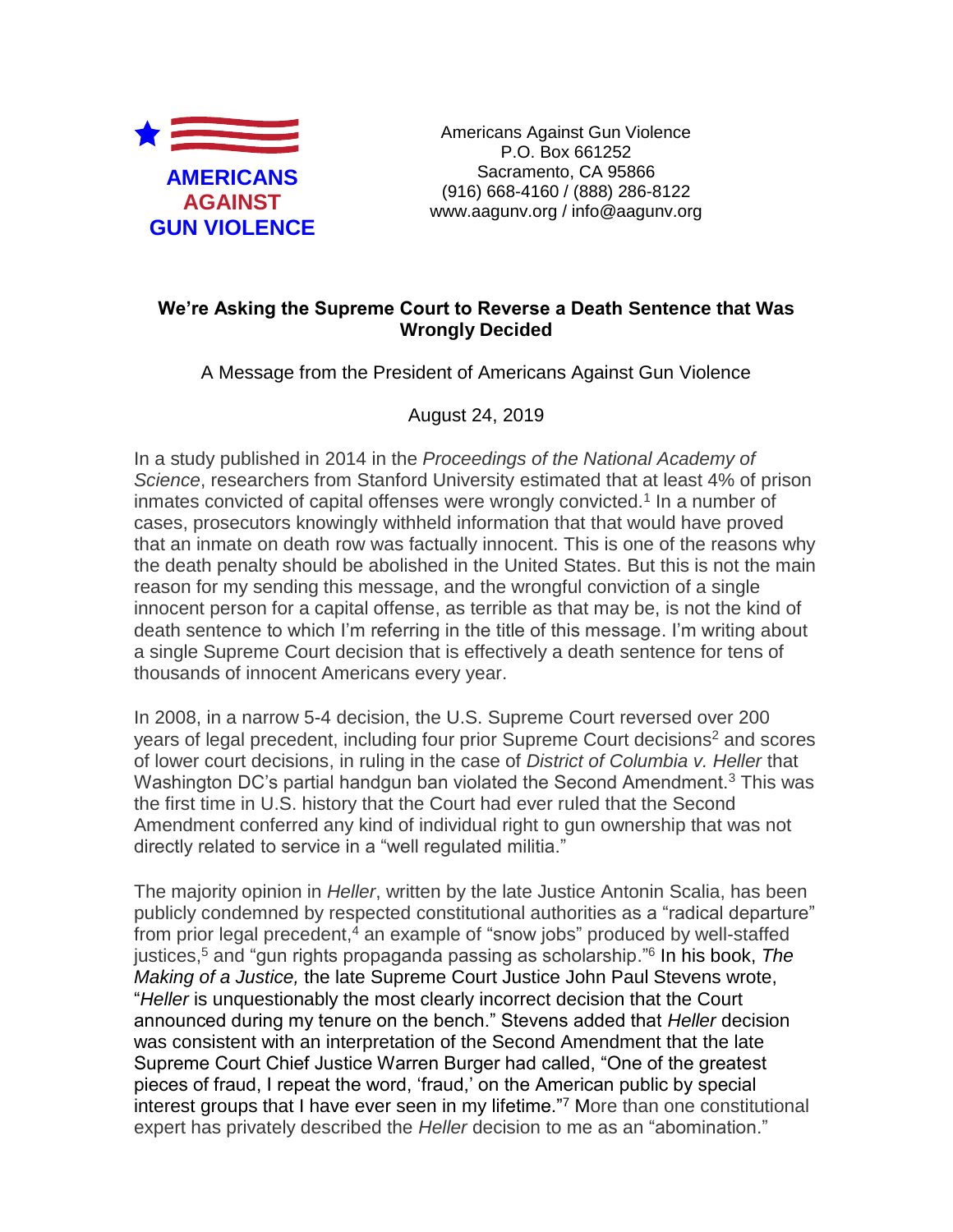But the *Heller* decision is worse than all this. By creating a constitutional obstacle, where none previously existed, to the enactment of stringent gun control laws in the United States comparable to the laws that have long been in effect in every other high income democratic country of the world – countries in which mass shootings are rare or non-existent<sup>8</sup> and in which the rate of gun deaths is, on average, one tenth the rate in the United States<sup>9</sup> - Heller is effectively a death sentence for tens of thousands of Americans annually.

In the upcoming case of the *New York State Rifle and Pistol Association v. New York City (NYRPA v. NYC),* the Supreme Court will be re-examining the Second Amendment and the *Heller* decision. Americans Against Gun Violence has filed an *amicus curiae* (friend of the court) brief in this case calling on the Supreme Court to overturn the *Heller* decision and return the Second Amendment to its original meaning by stating, as the Court ruled in *United States v. Miller* in 1939<sup>10</sup> and reiterated in *Lewis v. United States* in 1980, that:

The Second Amendment guarantees no right to keep and bear a firearm that does not have "some reasonable relationship to the preservation or efficiency of a well regulated militia."<sup>11</sup>

In the *NYRPA v. NYC* case, the gun lobby is claiming that New York City's prior handgun law, which prevented gun owners from carrying handguns anywhere in the city other than to and from certain City-approved firing ranges, violated the Second Amendment, as the Amendment was interpreted by the Supreme Court in the *Heller* decision. In our *amicus* brief in support of New York City, we present evidence that *Heller* was not only wrongly decided, but that it created a constitutional obstacle to the adoption of gun control laws that could save over 35,000 American lives every year. We urge the Court to not only rule in favor of New York City, but to take the opportunity of the *NYRPA v. NYC* case to overturn the *Heller* decision. (You can read our *amicus* brief in full on [the Supreme Court](https://www.supremecourt.gov/search.aspx?filename=/docket/docketfiles/html/public/18-280.html)  [website.](https://www.supremecourt.gov/search.aspx?filename=/docket/docketfiles/html/public/18-280.html) It's the third document from the bottom, dated August 12, 2019, in the *Proceedings and Orders* section of the docket for the *NYRPA v. NYC* case.)

The *NYRPA v. NYC* case is highly significant in that it is the first time since the 2010 case of *McDonald v. Chicago,*<sup>12</sup> in which the same 5-4 majority of the Court ruled that the *Heller* decision applied not only to the District of Columbia but to the rest of the United States as well, that the Supreme Court has agreed to review a case involving the Second Amendment. Three members of the *Heller* and *McDonald* majority, Justices Alito, Roberts, and Thomas, are still on the Court, and the two newest justices, Gorsuch and Kavanaugh, were nominated by a president who promised to "never, ever" let the NRA down.<sup>13</sup> Court watchers believe that the Supreme Court agreed to review the *NYRPA v. NYC* case in order to expand the right to keep a handgun in the home created by *Heller* to a much broader right to own and carry firearms. Attorneys for the City of New York fear that the Court watchers are right, and in response to their recommendation, the City and State of New York agreed to change its handgun law in an effort to make the case moot, but the *NYRPA* has refused to drop the case.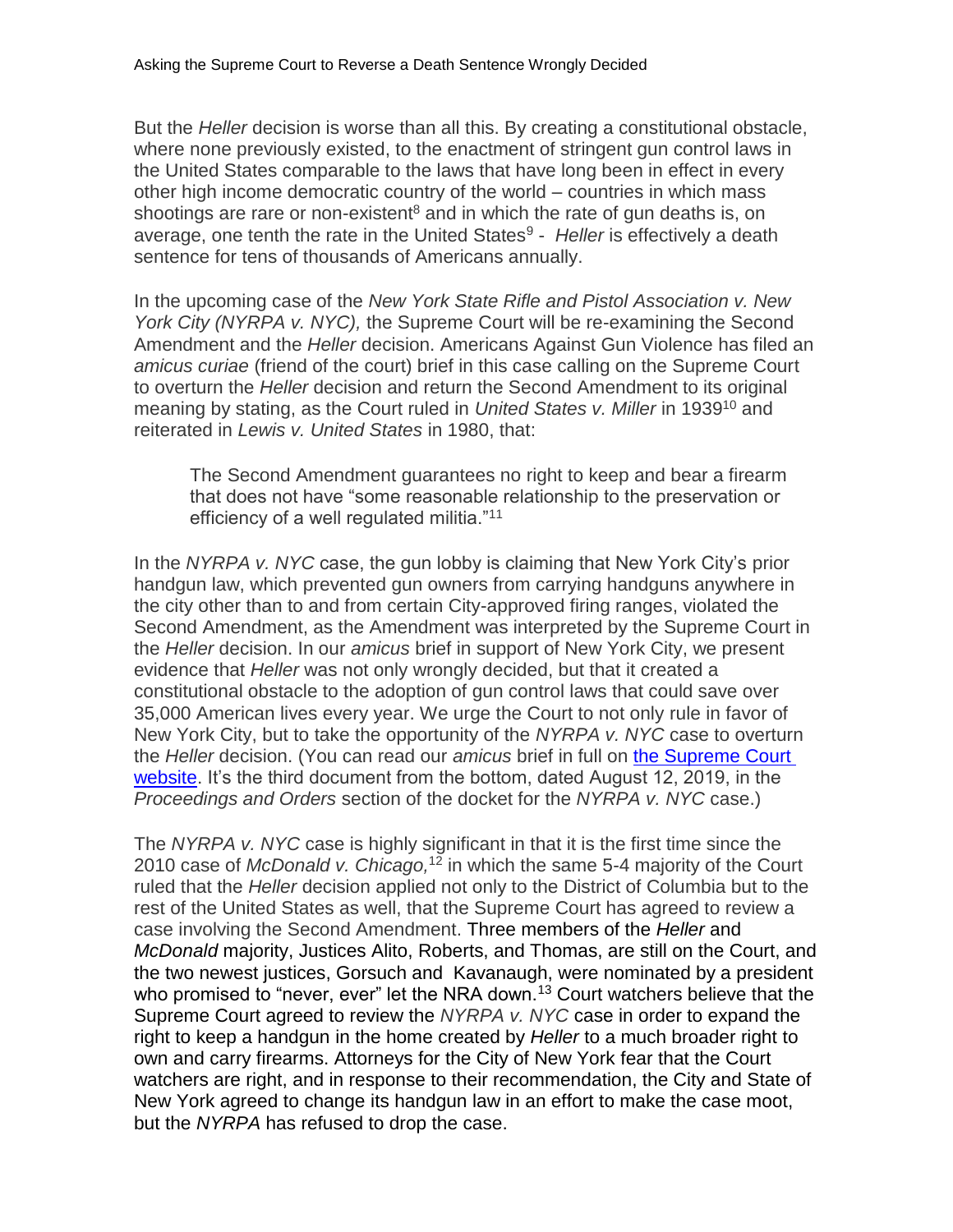If the Supreme Court expands the right to keep a handgun in the home in the *NYRPA v. NYC* case a little beyond the right that it created in *Heller,* it will expand this right further and further in future cases. In our opinion, the fraud to which Chief Justice Burger referred should stop here. We filed our *amicus* brief in the hope that it will help persuade at least five of the nine justices currently on the Supreme Court to demonstrate the necessary common sense and integrity to take the opportunity of the *NYRPA v. NYC* case to overturn *Heller* and to return the Second Amendment to its original meaning*.*

The Supreme Court will hear oral arguments in *NYRPA v. NYC* case soon. Fortytwo *amicus* briefs were filed by the August 12 deadline, with 23 of these in support of the NYRPA and 14 in support of New York City. Five *amicus* briefs, discussing technical aspects of the case, were filed in support of neither party. Only two gun violence prevention organizations other than Americans Against Gun Violence filed an *amicus* brief in support of New York City – Everytown for Gun Safety and the March for Our Lives Action Fund. The Giffords and Brady organizations filed briefs in support of neither party. **Americans Against Gun Violence is the only organization to file a brief making the point that** *Heller* **was wrongly decided and should be overturned.** 

I went through the *Heller* decision line by line in helping our attorney write our *amicus* brief. Justice Scalia's lengthy majority opinion is truly an abomination. It is replete with egregious errors, omissions, and distortions of historical facts. Like others who have obtained death sentences on false grounds, Scalia omits the extensive evidence that refutes the validity of the Court's final judgement in *Heller*. It's particularly ironic that Scalia, who claimed to be an "originalist,"<sup>14</sup> ignores almost all of the records of debates during the Constitutional Convention in Philadelphia in 1787,<sup>15</sup> debates in key state ratification conventions following the writing of the Constitution,<sup>16</sup> debates concerning the Second Amendment in the first session of Congress,<sup>17</sup> and the letters and notes of James Madison who wrote the initial draft of what would become the Second Amendment.<sup>18</sup> All of these records clearly demonstrate that the Founders who wrote, debated, and eventually voted to ratify the Second Amendment never intended for it to confer an individual right to possess firearms outside of service in a well regulated militia.

At best, the Second Amendment was intended by the Founders to establish a mechanism for the state and federal governments to avoid maintaining a standing army, relying instead on citizens militias that could be called forth when needed to put down internal insurrections or defend against foreign armies. But the Founders knew, or should have known, that citizens militias had been almost entirely ineffective during the Revolutionary War. George Washington, who commanded the professional Continental Army, repeatedly disparaged the militia. For example, in an open letter that he sent to fellow Founders in October of 1780, midway through the Revolutionary War, Washington wrote that the idea of substituting a volunteer militia for a professional army was "chimerical," explaining:

Tis time we should get rid of an error which the experience of all mankind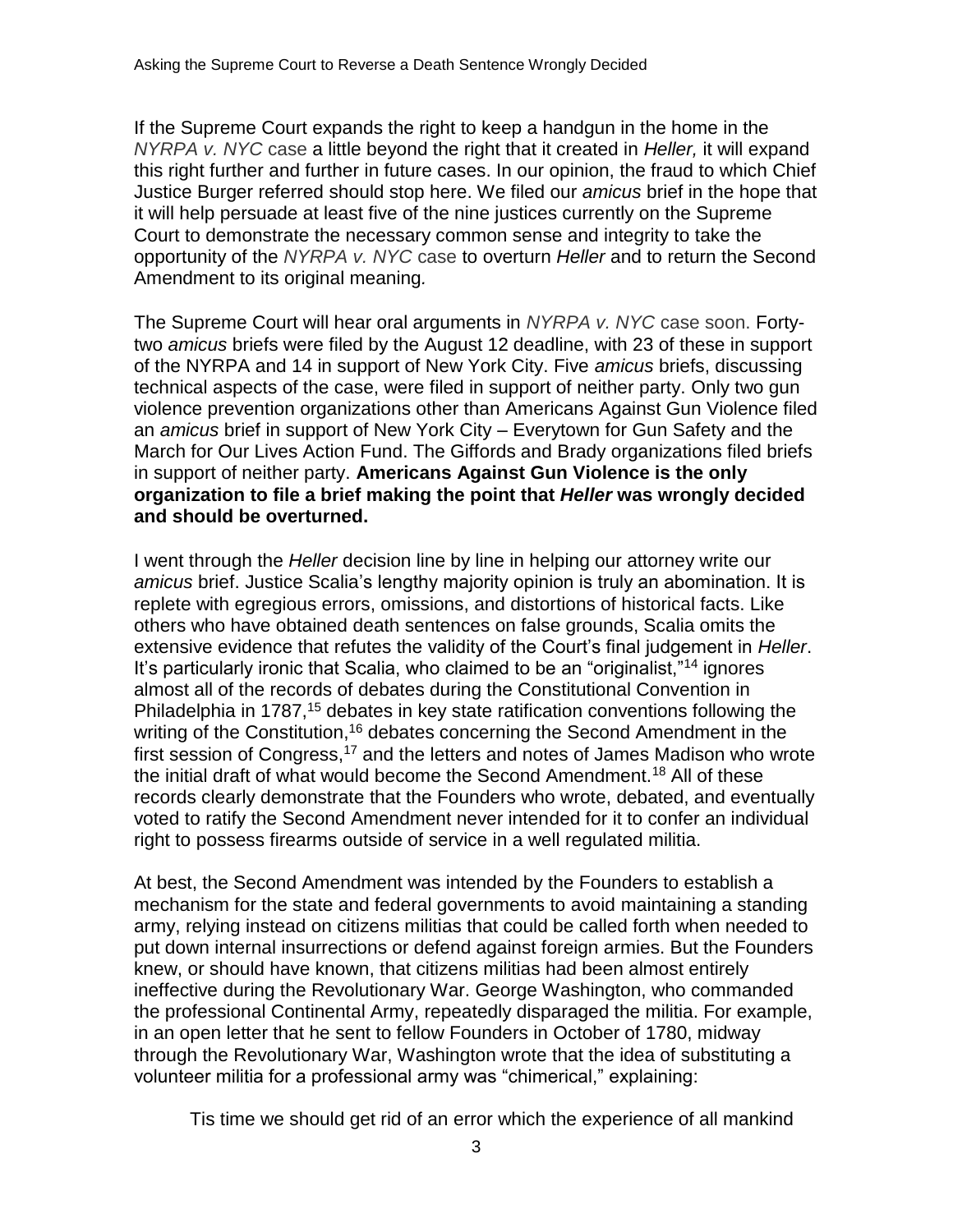has exploded, and which our own experience had dearly taught us to reject….We have frequently heard the behavior of the Militia extolled…by visionary Men whose credulity easily swallowed every vague story in support of a favorite Hypothesis….I solemnly declare I never was witness to a single instance that can countenance an opinion of Militia or raw troops being fit for the real business of fighting.<sup>19</sup>

At worst - and more likely - the main reasons for including the Second Amendment in the Bill of Rights were much darker ones. Although militias were ineffective in fighting British troops, they were effective in killing Native Americans and driving them from their lands, often in the name of "self defense." One particularly egregious example of a quasi-military militia killing peaceful Native Americans in the name of self defense was the massacre of members of the Conestoga tribe by the "Paxton Boys" in western Pennsylvania in 1764. Benjamin Franklin described the massacre and the public support it engendered in a letter to a British Member of Parliament, Richard Jackson, in February of 1764. Franklin wrote:

In my last [letter] I mention'd to you the Rioting on our Frontiers, in which 20 peaceable Indians were kill'd, who had long liv'd quietly among us. The Spirit of killing all Indians, Friends and Foes, spread amazingly thro' the whole Country: The Action was almost universally approved of by the common People; and the Rioters thence receiv'd such Encouragement, that they projected coming down to this City [of Boston], 1000 in Number, arm'd, to destroy 140 Moravian and Quaker Indians, under Protection of the Government.<sup>20</sup>

George Washington, while being highly critical of the militia's ability to fight the British, acknowledged its effectiveness in committing armed aggression against Native Americans. Washington wrote in a letter to Patrick Henry in 1776, while Henry was Governor of Virginia:

I own my fears [that victory against the British is not possible] when our dependence is placed on men, enlisted for a few months, commanded by such officers as party or accident may have furnished; and on militia, who as soon as they are fairly fixed in the camp, are impatient to return to their own homes; and who, from an utter disregard of all discipline and restraint among themselves, are but too apt to infuse the like spirit into others.<sup>21</sup>

Washington added, however:

I would not wish to influence your judgement with respect to militia, in the management in Indian affairs, as I am fully persuaded that the inhabitants of the frontier counties in your colony are, from inclination as well as ability, peculiarly adapted to that kind of warfare.<sup>22</sup>

The other purpose for which the militia was effective was keeping slaves in subjugation. In the southern colonies with large slave populations, the militia and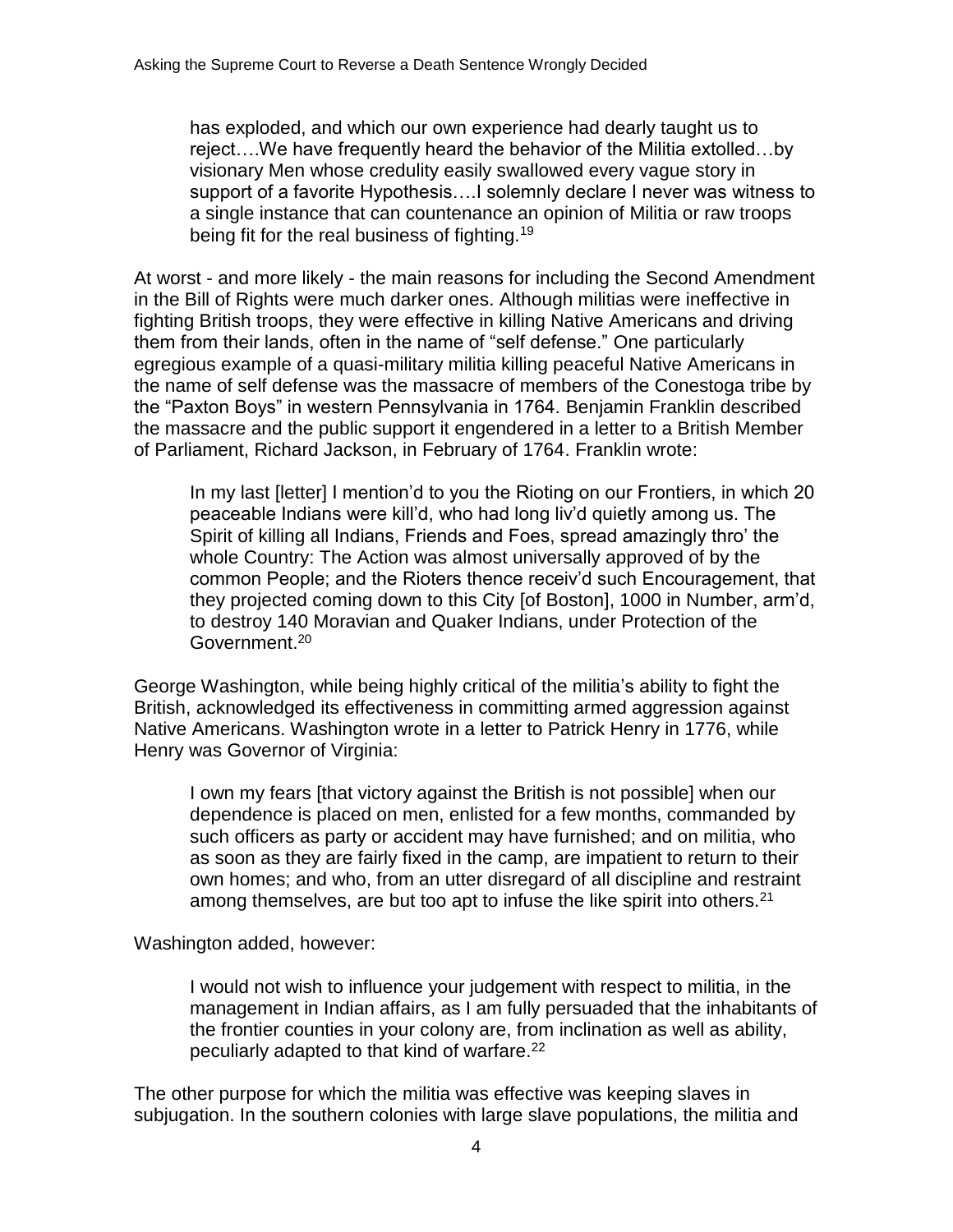slave patrols were one and the same. $23$  There was extensive debate during the Constitutional Convention in Philadelphia in 1787 concerning whether southern states would be allowed to continue the practice of slavery if they were admitted to the Union. As James Madison stated, while he was a delegate to the convention:

It seemed now to be pretty well understood that the real difference of interests lay, not between the large & small but between the N. & Southn. States. The institution of slavery & its consequences formed the line of discrimination.<sup>24</sup>

Ultimately, it was agreed that four separate clauses would be included in the Constitution to assure the southern states that the practice of slavery could continue unimpeded until at least 1808. In each of these four clauses, a euphemism was deliberately employed in place of the words, "slave" or "slavery." The four clauses (with euphemisms for the words "slave" or "slavery" highlighted in bold print and italics) were:

Article I, Section 2: …Representatives and direct Taxes shall be apportioned among the several States which may be included within the Union, according to their respective Numbers, which shall be determined by adding to the whole Number of free Persons, including those bound to Service for a Term of Years, and excluding Indians not taxed, *three fifths of all other Persons*….

Article I, Section 9 (first clause): The Migration or Importation of *Such Persons as any of the States now existing shall think proper to admit*, shall not be prohibited by the Congress prior to the Year one thousand eight hundred and eight, but a Tax or duty may be imposed on such Importation, not exceeding ten dollars for *each Person*….

Article IV, Section 2: …*No Person held to Service or Labour in one State, under the Laws thereof*, escaping into another, shall, in Consequence of any Law or Regulation therein, be discharged from such **Service or Labour**, but shall be delivered up on Claim of the Party to whom *such Service or Labour may be due*.

Article V: [The Constitution can be amended by a process outlined in this article] Provided that no Amendment which may be made prior to the Year One thousand eight hundred and eight shall in any Manner affect the *first* and fourth Clauses in the *Ninth Section of the first Article*….

Despite the assurances in the Constitution that the practice of slavery would be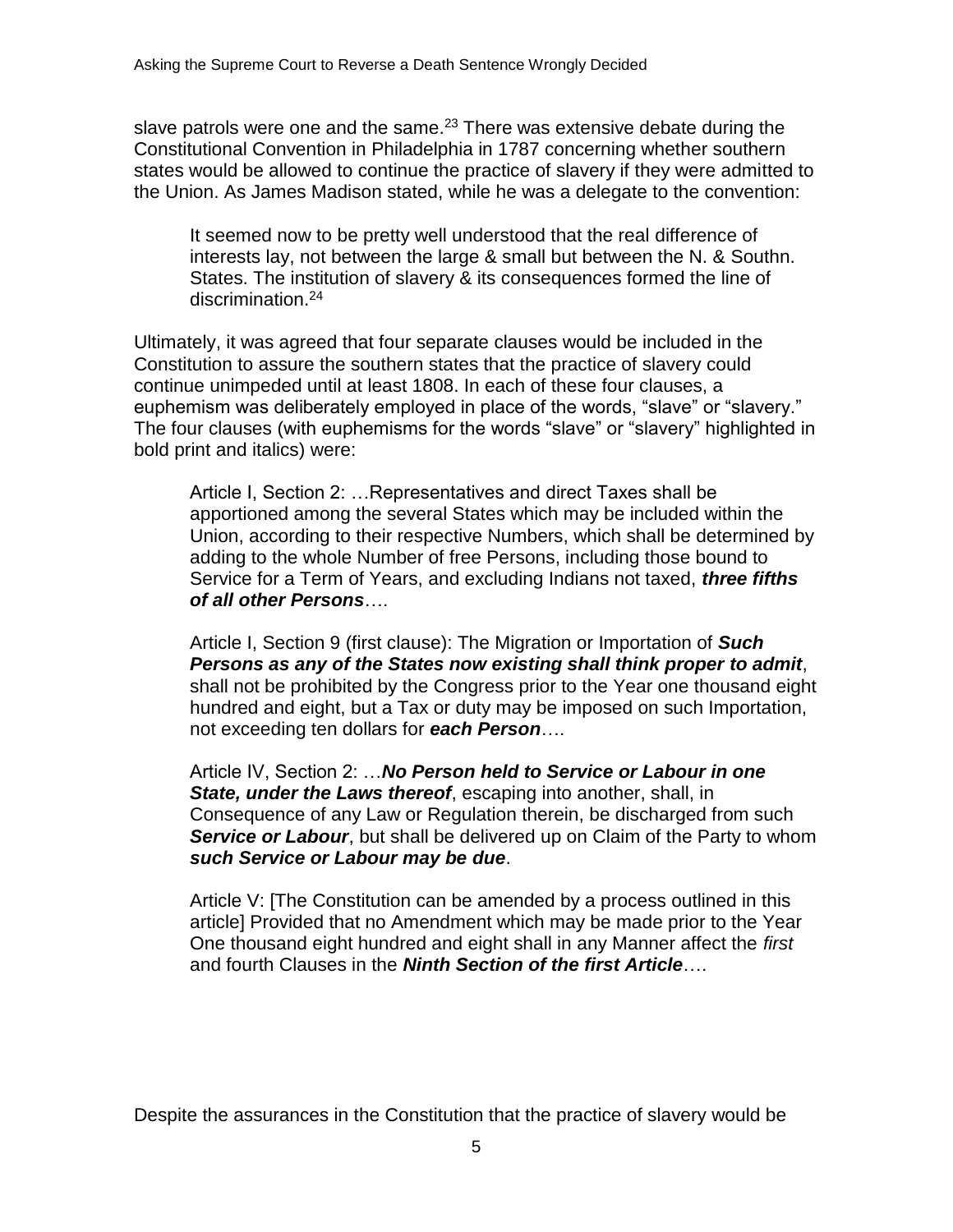allowed to continue, the southern states remained wary that northern states would find some other way to abolish slavery, including by disarming the militia or removing it from state control. There was particularly acrimonious debate on this topic at the state ratification convention in Richmond, Virginia, in June of 1788. James Madison and Patrick Henry, both slaveowners, were delegates to the convention, and both participated in the debate. Henry warned fellow delegates:

In this state, there are two hundred and thirty-six thousand blacks, and there are many in several other states. But there are few or none in the Northern States….Slavery is detested….they [the northern states] will search that paper [the Constitution] , and see if they have the power of manumission. And have they not, sir? Have they not the power to provide for the general defence and welfare? May they not think that these call for the abolition of slavery? May they not pronounce all slaves free, and will they not be warranted by that power?...This paper speaks to the point; they have the power in clear, unequivocal terms, and will clearly and certainly exercise it….The majority of Congress is to the north, and the slaves are to the south.<sup>25</sup>

At another point during the Richmond ratification convention, Henry spoke specifically about the fear that Congress would nullify the power of the militia which in Virginia and the other slave states was essential to keeping slaves in check.

Let me here call your attention to that part [of the Constitution] which gives the Congress power 'to provide for organizing, arming, and disciplining the militia, and for governing such part of them as may be employed in the service of the United States – reserving to the states, respectively, the appointment of the officers, and the authority of training the militia according to the discipline prescribed by Congress.' By this, sir, you see that their control over our last and best defence is unlimited. If they neglect or refuse to discipline or arm our militia, they will be useless: the states can do neither – this power being exclusively given to Congress.  $26$ 

According to the 19<sup>th</sup> Century Virginia historical scholar Hugh Blair Grigsby:

I was told by a person on the floor of the Convention at the time, that when Henry had painted in the most vivid colors the dangers likely to result to the black population from the unlimited power of the general government wielded by men who had little or no interest in that species of property, and had filled his audience with fear, he suddenly broke out with the homely exclamation: *'They'll free your [racial slur for Negroes]!'* The audience passed instantly from fear to wayward laughter; and my informant said that it was most ludicrous to see men who a moment before were half frightened to death, with a broad grin on their faces."<sup>27</sup>

James Madison spoke in favor of ratification of the Constitution in its current form, minimizing the likelihood that Congress would abolish slavery by nullifying the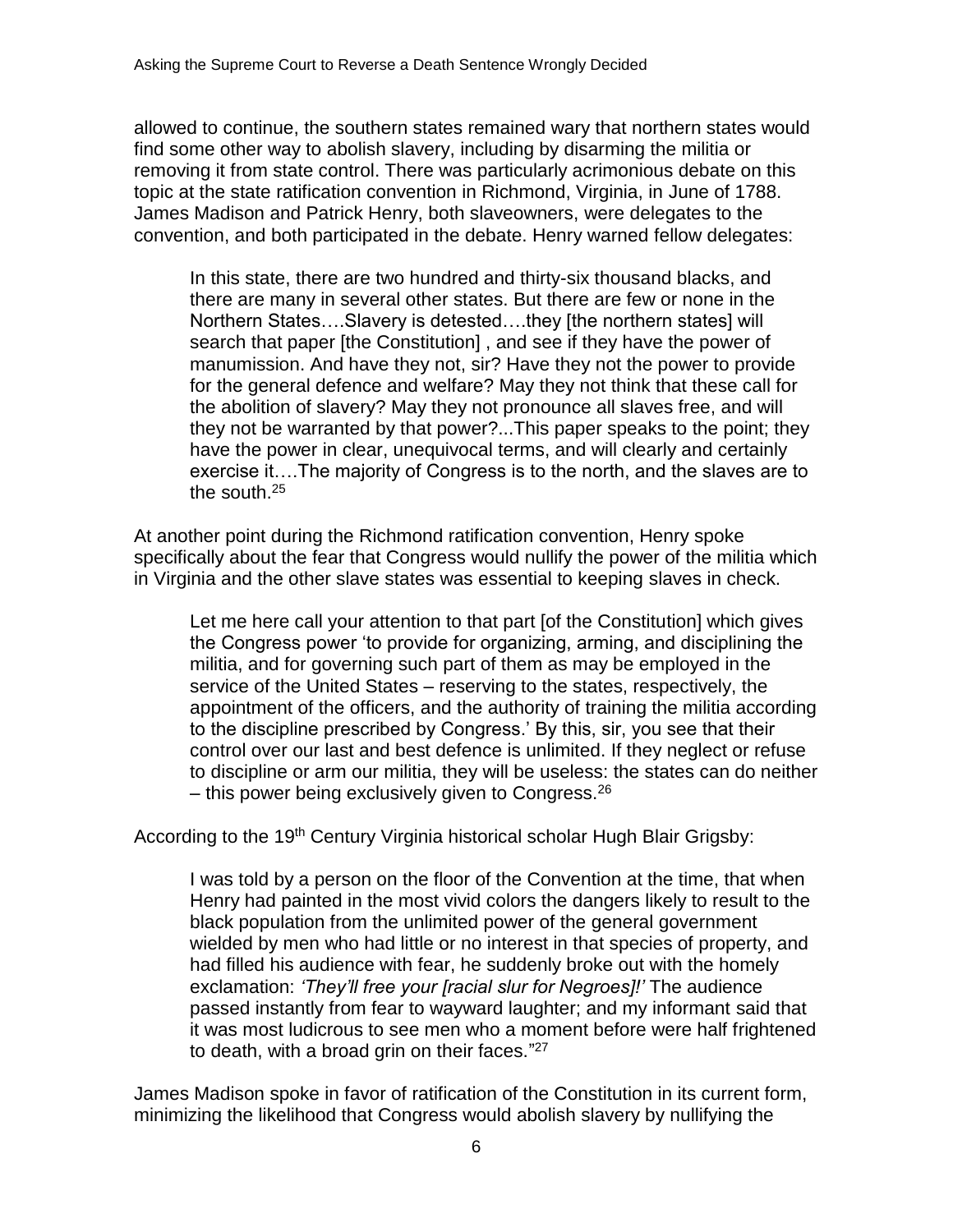power of the state militias.

I cannot conceive that this Constitution, by giving the general government the power of arming the militia, takes it away from the state governments. The power is concurrent, and not exclusive.<sup>28</sup>

The delegates to the Richmond convention ultimately voted to ratify the Constitution without amendments by a vote of 89-79. James Madison subsequently won a tightly contested election to become a U.S. Representative from Virginia in the first U.S. Congress, and in order to win, he was forced to commit to introducing a bill of rights as amendments to the Constitution. He made good on the promise in June of 1789, when he introduced a bill of rights in the first session of the U.S. House of Representatives. It's highly likely that the debate at the Richmond ratification convention in June of 1788 was still on his mind when he drafted the original version of what would become the Second Amendment to the U.S. Constitution.<sup>29</sup>

The final version of the Second Amendment that was ultimately included in the Bill of Rights states:

> A well regulated Militia, being necessary to the security of a free State, the right of the people to keep and bear Arms, shall not be infringed.

The thesis that the Second Amendment was included in the Bill of Rights in part, at least, to reassure the southern states that they could keep their slaves, might on first consideration seem blasphemous, if not downright treasonous. If one considers the following facts, however, the likelihood that this thesis is true becomes not only possible, but highly probable.

- Four separate clauses in the main body of the Constitution were indisputably included specifically to reassure the southern states that they could keep their slaves, but euphemisms were deliberately used in all four clauses in place of the words, "slave" or "slavery."
- The original draft of the Second Amendment was written and introduced by James Madison, a slave owner from Virginia who was aware that his fellow slave owners were concerned that Congress would abolish slavery indirectly by nullifying the power of state militias, which were one and the same as slave patrols; and who had committed to introducing a bill of rights to the Constitution in order to win election to the first U.S. Congress.
- The "right of the people to keep and bear Arms," whether it was meant to confer an individual right or a collective right, refers only to white people. Slaves were not accorded any constitutional rights.
- Virginia, Georgia, South Carolina, and North Carolina were not "free states," in the usual sense of the term. They were slave states.

Replacing the euphemism, "the people," with the more accurate term, "white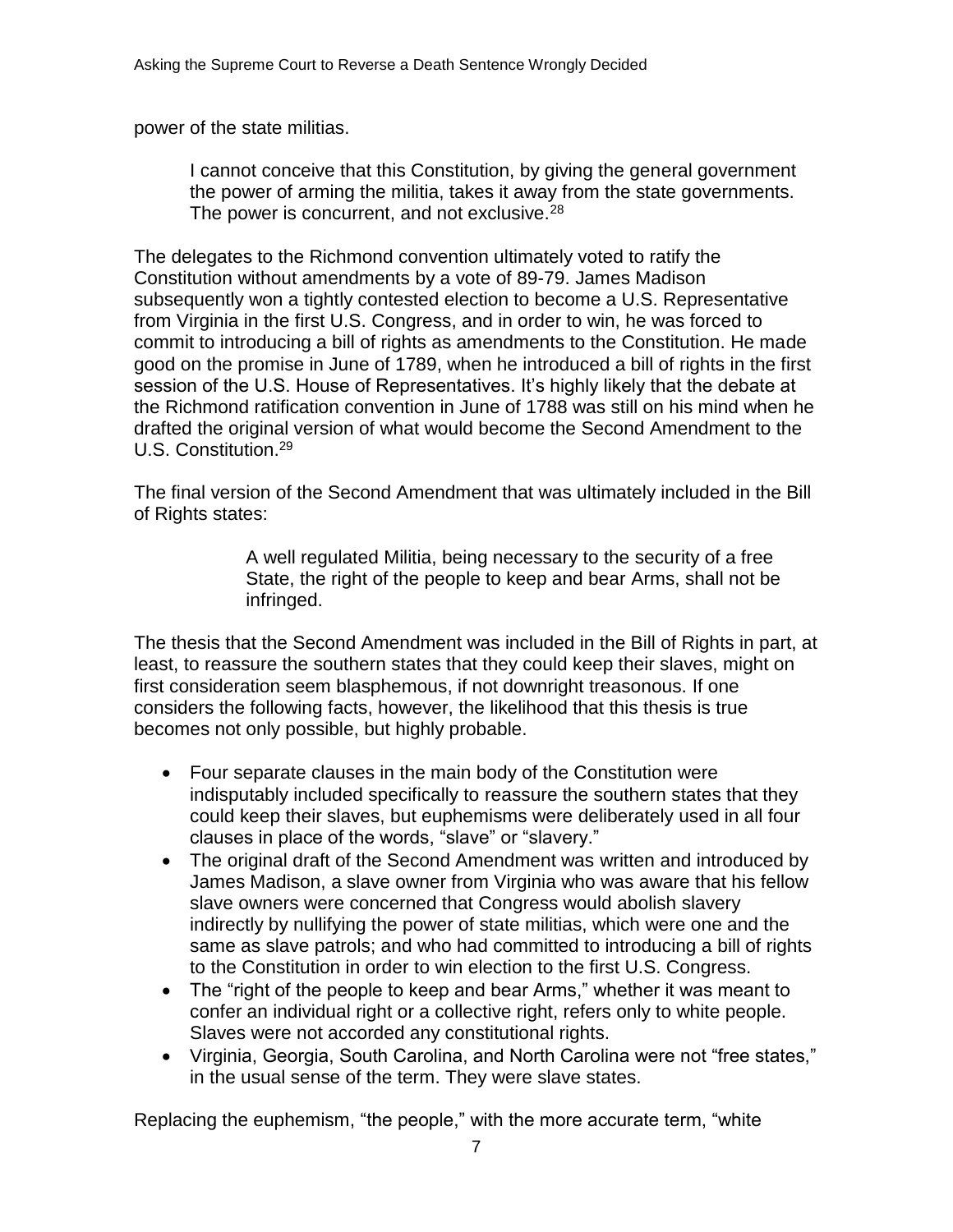people," and replacing the euphemism, "free State," (in the cases of Virginia, Georgia, South Carolina, and North Carolina) with the more accurate term, "slave State," the Second Amendment would read:

A well regulated Militia, being necessary to the security of a slave State, the right of white people to keep and bear Arms, shall not be infringed.

In his majority opinion in *Heller,* Scalia makes no mention of the protections of slavery incorporated into the body of the Constitution, the concerns of the southern states that Congress might indirectly abolish slavery by nullifying the power of their militias, or the fact that the author of the original draft of the Second Amendment was a slave owner. Instead, Scalia attempts to put an anti-slavery spin on the Second Amendment, claiming:

Antislavery advocates routinely invoked the right to bear arms for selfdefense.<sup>30</sup>

This claim is patently false. During the Founding Era, Quakers were the leading advocates for the abolition of slavery, and they were also religiously opposed to carrying or using lethal weapons. In fact, Madison's original draft of the Second Amendment included a clause to exempt Quakers from militia service: "…but no person religiously scrupulous of bearing arms shall be compelled to render military service in person."<sup>31</sup> It was not until the pre-Civil War era that a small faction of radical abolitionists advocated armed conflict as a means of preventing the spread of slavery westward into new territories.

Scalia cites three examples from the pre-Civil War era in support of his claim that anti-slavery advocates "routinely invoked the right to bear arms for self-defense."<sup>32</sup> The first two, Joel Tiffany and Lysander Spooner, both published treatises (Tiffany in 1845 $33$  and Spooner in 1848 $34$ ) claiming, contrary to all objective evidence, that the Constitution prohibited slavery. Scalia quotes a portion of a sentence from Tiffany's treatise, implying that Tiffany supported the view that the Second Amendment conferred an individual right to own firearms for self defense. Scalia fails to acknowledge, though, that the section of Tiffany's treatise from which this partial quote is taken is entitled, "Militia."<sup>35</sup> Scalia also fails to acknowledge that Spooner was an anarchist who, following the Civil War, expressed as much sympathy for the slaveholders who had lost the war as for the slaves who had, in theory at least, been emancipated by it.<sup>36</sup>

Scalia's third example of an anti-slavery advocate who "routinely invoked the right to bear arms for self-defense" is an excerpt from a two day long speech by U.S. Senator Charles Sumner of Massachusetts on the floor of the Senate on May 19- 20, 1856.<sup>37</sup> Sumner referred to the "right to bear arms" once in this two day long speech concerning the armed conflict between pro-slavery and anti-slavery advocates in the territory of Kansas. Sumner was, indeed, a staunch abolitionist. But in the digital version of *the Complete Works of Charles Sumner*, which includes 6,944 digital pages, the term, "Second Amendment," doesn't appear a single time, and the terms, "right to bear arms," "right to keep and bear arms," or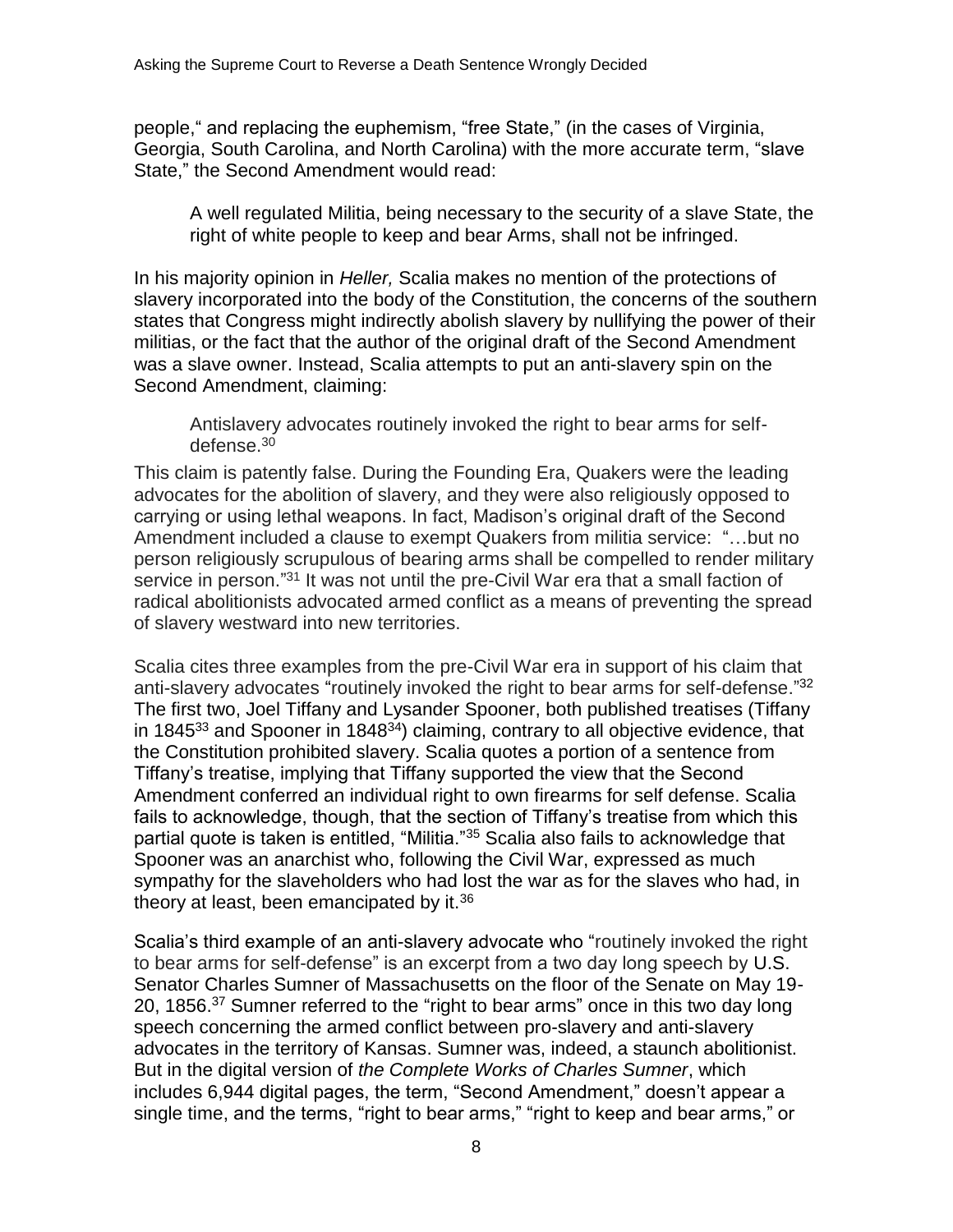"right of the people to keep and bear arms," occur only three times – once in Sumner's two day long *Crime Against Kansas* speech on the Senate floor in May of 1856, and twice in a speech on the Civil War presented in New York on September 9, 1863.<sup>38</sup> In all three cases, Sumner's use of the term, "right to bear arms," is most consistent with the interpretation of the Second Amendment as conferring a collective right for the common defense, not an individual right for personal self defense.

Scalia conveniently omits any mention of America's best known radical abolitionist, John Brown. Brown and his followers not only advocated "keeping and bearing arms," they used lethal weapons to kill people during the pre-Civil War era. Brown was born in Connecticut but traveled to Kansas in 1855 to engage in the conflict there between pro-slavery and anti-slavery advocates. In May of 1856, just a few days after Senator Sumner's *Crime Against Kansas*  speech, Brown and eight accomplices, including five of his sons, committed a surprise, night-time attack on pro-slavery neighbors, fatally shooting one of them and hacking the other four to death with swords.<sup>39</sup> Brown claimed that the killings were committed in self defense, and he was never prosecuted for the crimes.

The murders committed by Brown and his accomplices sparked widespread violence between pro-slavery and anti-slavery forces in Kansas. Brown and his small group of followers gained more notoriety in December of 1858 when they raided farmhouses in Missouri near the Kansas-Missouri border and liberated about a dozen slaves, killing at least one slave owner in the process.<sup>40</sup> Brown's most well known – and final – raid was on the federal armory at Harper's Ferry in Virginia in October of 1859. Brown's plan in attacking the armory was to obtain enough weapons and additional recruits from the surrounding slave population to start a slave revolt that would spread rapidly throughout the South and result in the complete abolition of slavery in the United States.

Brown shared his plan in advance with a number of prominent abolitionists. Some supported him with arms and money, but most, including Frederick Douglass, tried to convince him that his plan was doomed to failure. <sup>41</sup> Brown, however, would not be deterred. He and a group of just 18 other men, including three of his sons and a few former slaves, successfully seized the armory at Harpers Ferry, which was guarded by just a single sentry, on the night of October 16, 1858. Portending a bad final outcome, Brown's men inadvertently shot and killed a free Black railroad worker as they were in the process of crossing a railroad trestle into the town. <sup>42</sup> By morning, news of the raid had spread throughout the region, but the slave insurrection that Brown expected did not occur. Brown and his party, including hostages they had taken the night before, were trapped inside the armory by a hastily assembled local militia. President Buchanan was informed of the raid, and he sent about 90 U.S. Marines under the command of Colonel Robert E. Lee to retake the armory. When Brown refused to surrender, the Marines stormed the armory, killing several of Brown's men and taking the rest into custody, including Brown himself, who suffered serious but non-fatal wounds. In the final toll, six civilians, one Marine, and eight militiamen were killed, along with 10 members of Brown's group. Brown and the other surviving members of his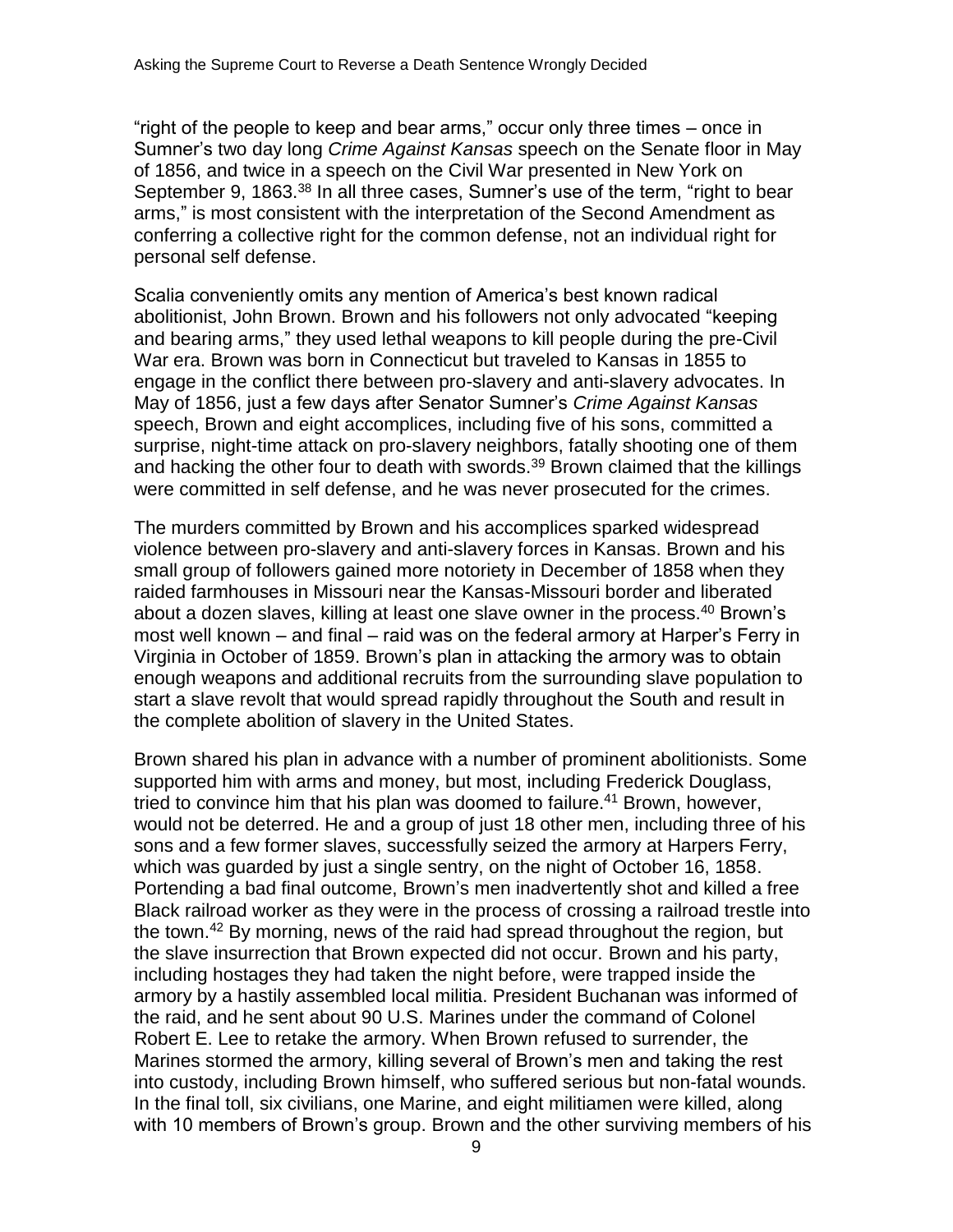party were quickly tried, convicted of murder and treason, and sentenced to death by hanging.

Brown carried with him a provisional constitution that he had written for the new government he envisioned forming in the South after the slave revolution had succeeded. Article 44 stated:

All persons known to be of good character and of sound mind and suitable age, who are connected with this organization, whether male or female, shall be encouraged to carry arms openly.<sup>43</sup>

Article 45 prohibited civilians not authorized by the government from carrying concealed weapons.

Given the notoriety of John Brown's raid on Harper's Ferry, Scalia's failure to mention Brown in his majority opinion in *Heller* as an example of an anti-slavery advocate who not only "invoked," but also exercised a "right to bear arms" is unlikely to be accidental. Elsewhere in his majority opinion, Scalia does cite a Georgia Supreme Court decision in the 1837 case of *Nunn v. State* as "perfectly" capturing the true meaning of the Second Amendment.<sup>44</sup> The ruling in *Nunn v. State,<sup>45</sup>* in which Justice Joseph Henry Lumpkin not only overturned a Georgia law banning open carry of lethal weapons, but actually encouraged such open carry, while at the same time ruling that the state's ban on concealed carry was constitutional, also "perfectly captures" the intent of Articles 44 and 45 in John Brown's provisional constitution, with one important exception. Lumpkin was a flagrant racist and fierce advocate for the continuation of slavery, and his ruling on the open carry of lethal weapons applied only to white people, a fact that Scalia fails to mention. 46

At another point in his majority opinion in *Heller,* Scalia claims that one of the reasons for the inclusion of the Second Amendment in the Bill of Rights is that "when the able-bodied men of a nation are trained in arms and organized, they are better able to resist tyranny."<sup>47</sup> John Brown and his followers claimed that they had armed themselves and attacked the armory at Harper's Ferry in an effort to abolish the tyranny of slavery. But at his trial, John Brown's attorneys didn't argue that his attack on the federal armory was an exercise of his Second Amendment rights. Instead, they argued that Brown was insane, and they cited his provisional constitution, including the right to carry arms openly clause, as evidence of his insanity.<sup>48</sup> Brown himself denounced the insanity defense. He was executed on December 2, 1859.

The actions of John Brown and his followers are widely viewed by historians as contributing to the inevitability of the Civil War.<sup>49</sup> Brown himself presaged the Civil War in a note that he handed to his jailer as he was being escorted to the horsedrawn wagon that would take him to the gallows. Brown wrote: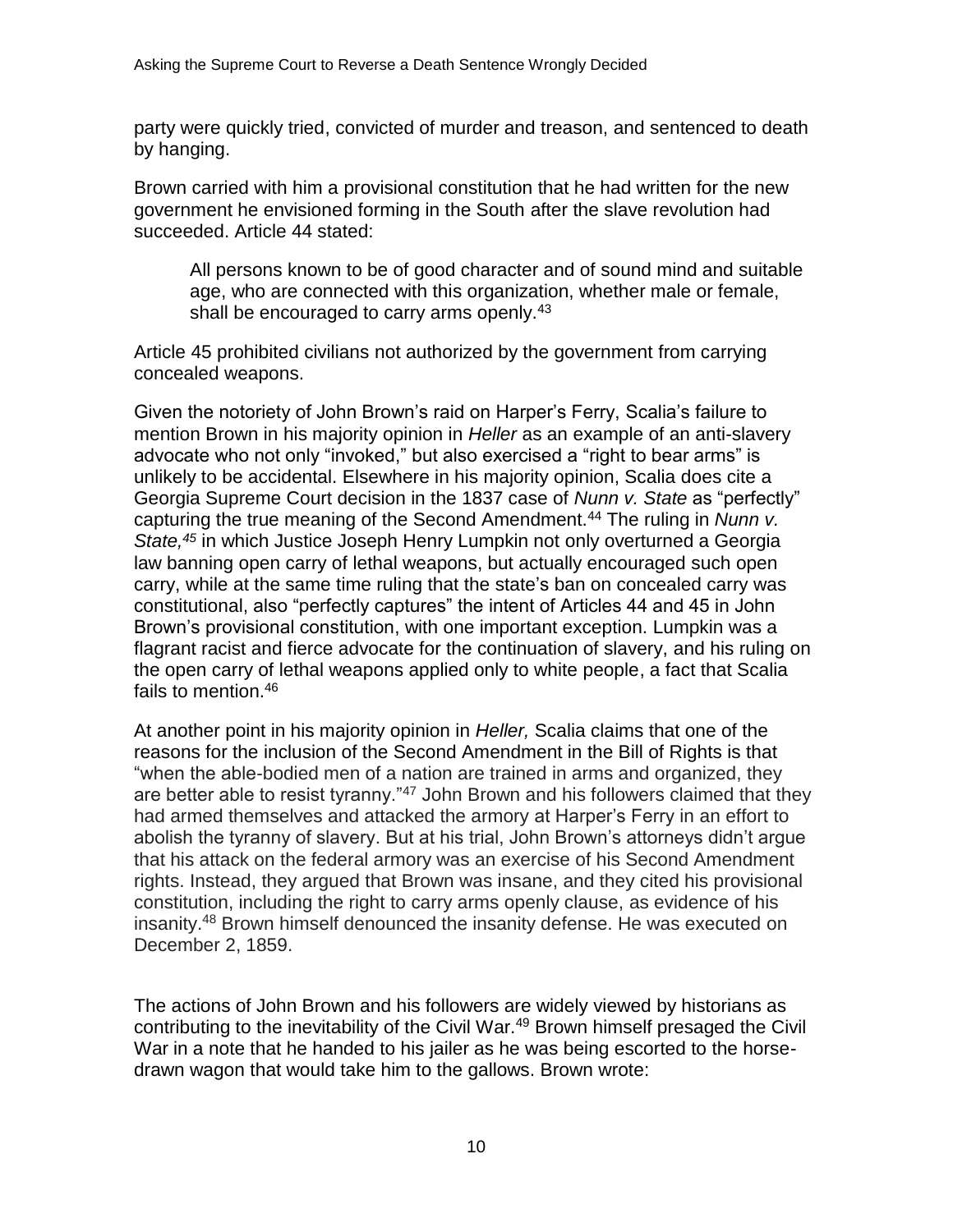I John Brown am now quite certain that the crimes of this guilty , land : will never be purged away ; but with Blood.<sup>50</sup>

John Brown's role in contributing to the inevitability of the Civil War is memorialized in a mural, *Tragic Prelude,* by John Steuart Curry on a wall of the Kansas State Capitol building. John Brown, with a flowing beard, a maniacal expression on his face, a rifle in one hand and his provisional constitution in the other, is the central figure in the mural.



The armed violence that John Brown, his followers, and his enemies engaged in should also be seen as a potential danger of the kind of widespread civilian firearm ownership that Justice Antonin Scalia endorses in his majority opinion in the *Heller* decision. This is not the future that we at Americans Against Gun Violence envision for the United States of America.

Before closing, I'd like to address a couple of other examples of the many deliberate distortions of the truth in Scalia's majority opinion in the *Heller* decision. Scalia cites the following excerpt from the 1833 Pennsylvania case of *Johnson v. Tompkins* in support of the individual right interpretation of the Second Amendment:

[Supreme Court Justice] Baldwin, sitting as a Circuit Judge, cited both the Second Amendment and the Pennsylvania analogue for his conclusion that a citizen has "a right to carry arms in defence of his property or person, and to use them, if either were assailed with such force, numbers or violence as made it necessary for the protection or safety of either."<sup>51</sup>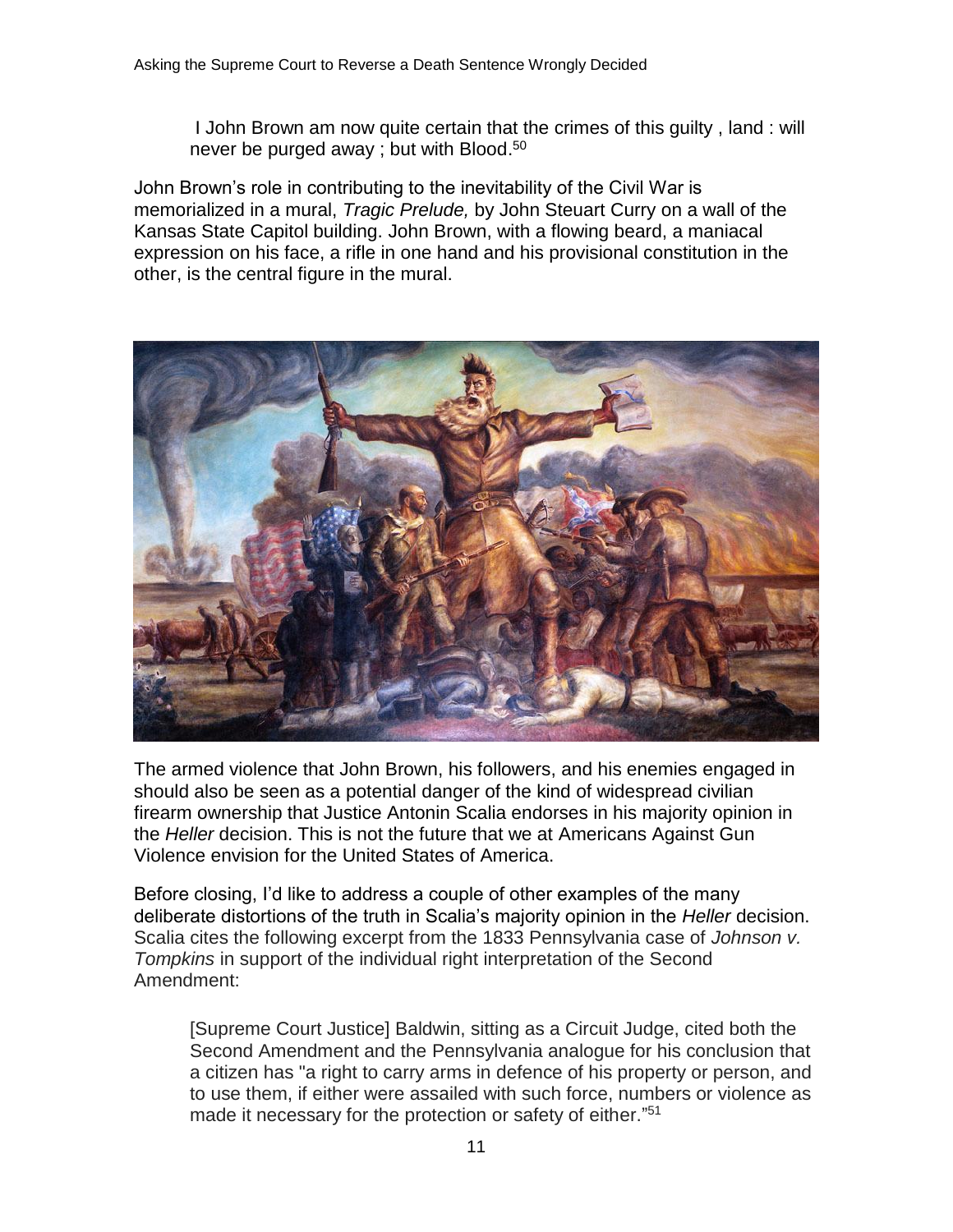Here's the full paragraph in the *Johnson v. Tompkins* decision from which Scalia takes the excerpt above, with just the portion Scalia quotes highlighted in bold italics:

Jack was the property of the plaintiff, who had a right to possess and protect his slave or servant, whom he had a right to seize and take away to his residence in New Jersey by force, if force was necessary, he had a right to secure him from escape, or rescue by any means not cruel or wantonly severe—he had *a right to carry arms in defence of his property or person, and to use them, if either were assailed with such force, numbers or violence as made it necessary for the protection or safety of either*; he had a right to come into the state and take Jack on Sunday, the act of taking him up and conveying him to [a nearby town] was no breach of the peace, if not done by noise and disorder, occasioned by himself or his party—and their peaceable entry [on false pretenses] into the house of [his employer] was lawful and justifiable, for this purpose in doing these acts they were supported by laws which no human authority could shake or question.<sup>52</sup>

Jack was a former slave who claimed that he'd been freed through the will of his original "owner," but he was sold to Johnson nevertheless. Jack escaped from Johnson in New Jersey and fled to Pennsylvania where he was living and working peacefully. Johnson and his accomplices tracked Jack down and forcibly abducted him on a Sunday, gaining entry into the home in which Jack was living by lying to the homeowner, who was also Jack's employer. Upon trying to take Jack back to New Jersey, Johnson was "assailed with such force, numbers or violence" by residents of the town where Jack had been living who were outraged by the actions of Johnson and his accomplices. The residents forced Johnson to go to the home of a local judge on Sunday evening to prove that he "owned" Jack. The judge ordered Tompkins, the justice of the peace, to arrest Johnson and put him in jail. Johnson subsequently sued Tompkins for false arrest, and Judge Baldwin awarded Johnson both compensatory and punitive damages.

Baldwin also served as a Supreme Court justice. In *Groves v. Slaughter,* another case involving slavery, Johnson dissented from the other justices, writing:

Other judges consider the Constitution as referring to slaves only as persons, and as property, in no other sense than as persons escaping from service; they do not consider them to be recognized as subjects of commerce, either "with foreign nations," or "among the several states;" but I cannot acquiesce in this position…. That I may stand alone among the members of this Court, does not deter me from declaring that I feel bound to consider slaves as property, by the law of the states before the adoption of the Constitution, and from the first settlement of the colonies; that this right of property exists independently of the Constitution, which does not create, but recognizes and protects it from violation, by any law or regulation of any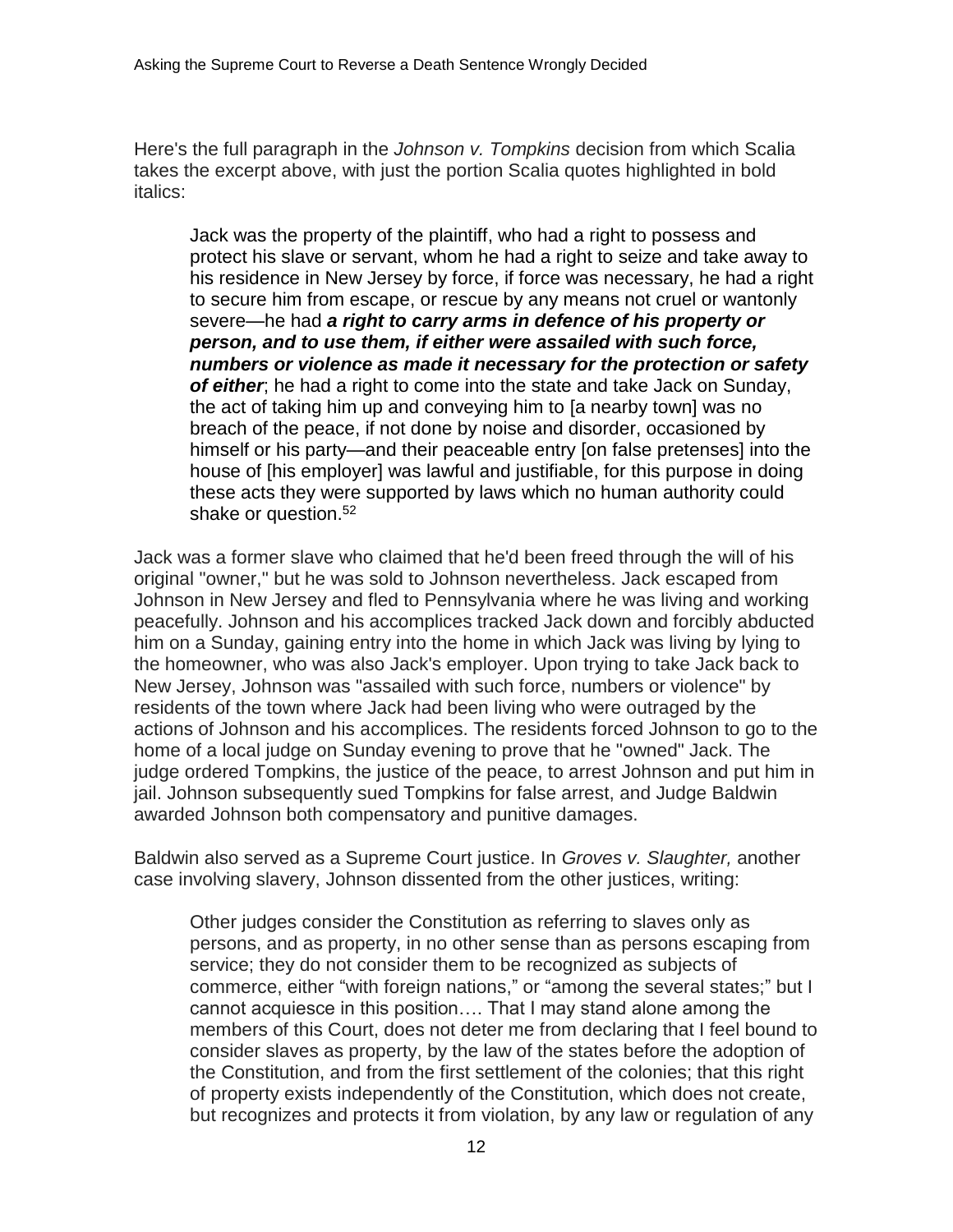state, in the cases to which the Constitution applies.<sup>53</sup>

In other words, rather than supporting Scalia's argument that the Second Amendment was intended to confer an individual right to own firearms outside of service in a well regulated militia, a full reading of Justice Baldwin's opinion in *Johnson v. Tompkins* along with Baldwin's other writings supports the thesis that the Second Amendment was included in the Bill of Rights in part, at least, to perpetuate the institution of slavery.

Finally, I'd like to address Scalia's repeated claims that the Second Amendment to the U.S. Constitution is an analogue of the 1689 English Declaration of Rights, and that for this reason, the Second Amendment should be viewed as conferring a broad individual right to own firearms for personal use.<sup>54</sup> There are multiple serious fallacies in this claim.

The Second Amendment is not an analogue of the English Declaration of Rights. The 1689 English Declaration of Rights was a contract between an autocratic monarch and his subjects. The Second Amendment is a contract between the citizens of the United States and their democratically elected leaders.

The 1689 English Declaration of Rights does not begin with the phrase, "A well regulated militia, being necessary to the security of a free state." The Second Amendment clearly states that the reason the people have a right to keep a bear arms is to maintain state militias for the common defense. There is no such statement in the 1689 English Declaration of Rights.

Even if the Second Amendment were an analogue of the 1689 English Declaration of Rights, according to Scalia's own "important founding-era legal scholars,"<sup>55</sup> the English Declaration of Rights did not confer a broad right of individual firearm ownership. For example, Scalia claims that the prolific 19<sup>th</sup> century American writer, "St. George" Tucker supported the individual right interpretation of the Second Amendment. Scalia fails to note, however, that according to Tucker, under the 1689 English Declaration of Rights, "…not one man in five hundred can keep a gun in his house without being subject to a penalty."<sup>56</sup> (Scalia also fails to note that "St. George" Tucker, like many of the other "important founding-era legal scholars" he quotes, was a slave owner and an apologist for slavery.)<sup>57</sup>

Finally, the 1689 English Declaration of Rights was never repealed, but the English have long had some of the strictest gun control laws of any high income democratic country of the world. Despite these laws, in March of 1996, a man armed with several handguns killed a teacher and 16 five and six year old students and wounded three other teachers and 10 other children in an elementary school in Dunblane, Scotland.<sup>58</sup> Like Australia, the United Kingdom (England, Scotland, Wales, and Northern Ireland) already had much stronger gun control regulations than the United States, including a ban on assault rifles and stringent regulations regarding who could own a handgun. The Dunblane shooter, 43 year old Thomas Hamilton, owned handguns legally as a result of his membership in a local target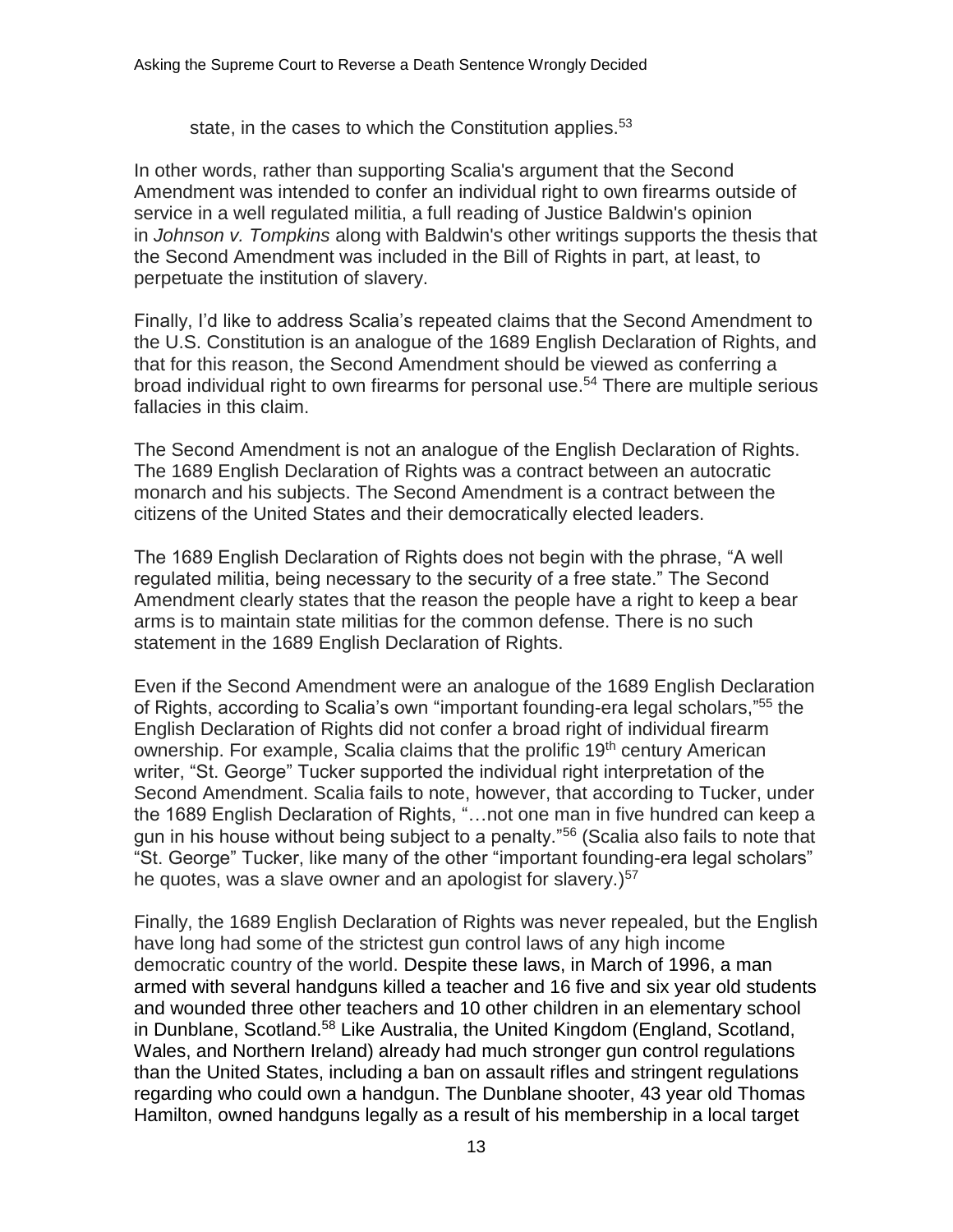shooting club. After a thorough investigation into what steps should be taken to prevent further mass shootings of this nature, the UK decided to completely ban civilian ownership of handguns in 1998. Since the ban, there have been no further mass shootings with handguns in the United Kingdom.

There is no reason to believe that we could not reduce our country's rate of firearm related deaths to levels comparable to those in the UK if we were to adopt similarly stringent gun control laws. In 2015, the last year for which data are available for both the UK and the United States, the rate of gun deaths in the US was 56 times higher than in the UK. If the US rate had been the same as the UK rate in 2015, instead of 36,352 people being killed by guns,<sup>59</sup> 643 would have been killed: a difference of 35,609 lives saved. The *Heller* decision created a constitutional obstacle, where none previously existed, to the adoption of gun control laws in the United States comparable to the laws in the UK. It is not an exaggeration to state, therefore, that *Heller* is a death sentence for more than 35,000 Americans annually. And because of the many egregious errors, omissions, and gross distortions of the truth in the *Heller* majority opinion that I've discussed above, as well as many other similar falsehoods in the *Heller* decision that are beyond the scope of this president's message, it's also no exaggeration to state that the *Heller* decision is truly an abomination and must be overturned.

And now comes the part about how you can help us overturn *Heller* and achieve the adoption of stringent gun control laws in our country comparable to the laws in the UK, Australia, and other high income democratic countries.

First, I'll be frank. We need donations. We awarded a total of \$16,000 to 24 students in our annual high school essay contest this year, and despite the fact that our attorney donated a great deal of his time, we spent about \$14,000 in legal fees and printing costs in order to file our *amicus* brief in the Supreme Court Second Amendment case. We need to raise at least \$30,000, therefore, to restore our financial reserves to the point that we can offer our essay contest again next year and file other *amicus* briefs in important cases. Any donation is appreciated, but please contribute as generously as you can. We keep our overhead and administrative expenses to a bare minimum, so you can be assured that 100% of contributions to the essay contest fund will go directly to student awards and the vast majority of other donations to the general fund will go to program related activities, not administrative overhead.

Second, please urge family members, friends, and colleagues to join Americans Against Gun Violence along with you. I'm frequently asked, "How many members do you have?" Having more members attracts more members, and the more members we have, the more clout we have when we meet and talk with other organizations and elected officials.

Third, help educate others, including your elected officials, concerning the need to overturn the rogue *Heller* decision and to adopt stringent gun control laws in the United States comparable to the laws that have long been in effect in every other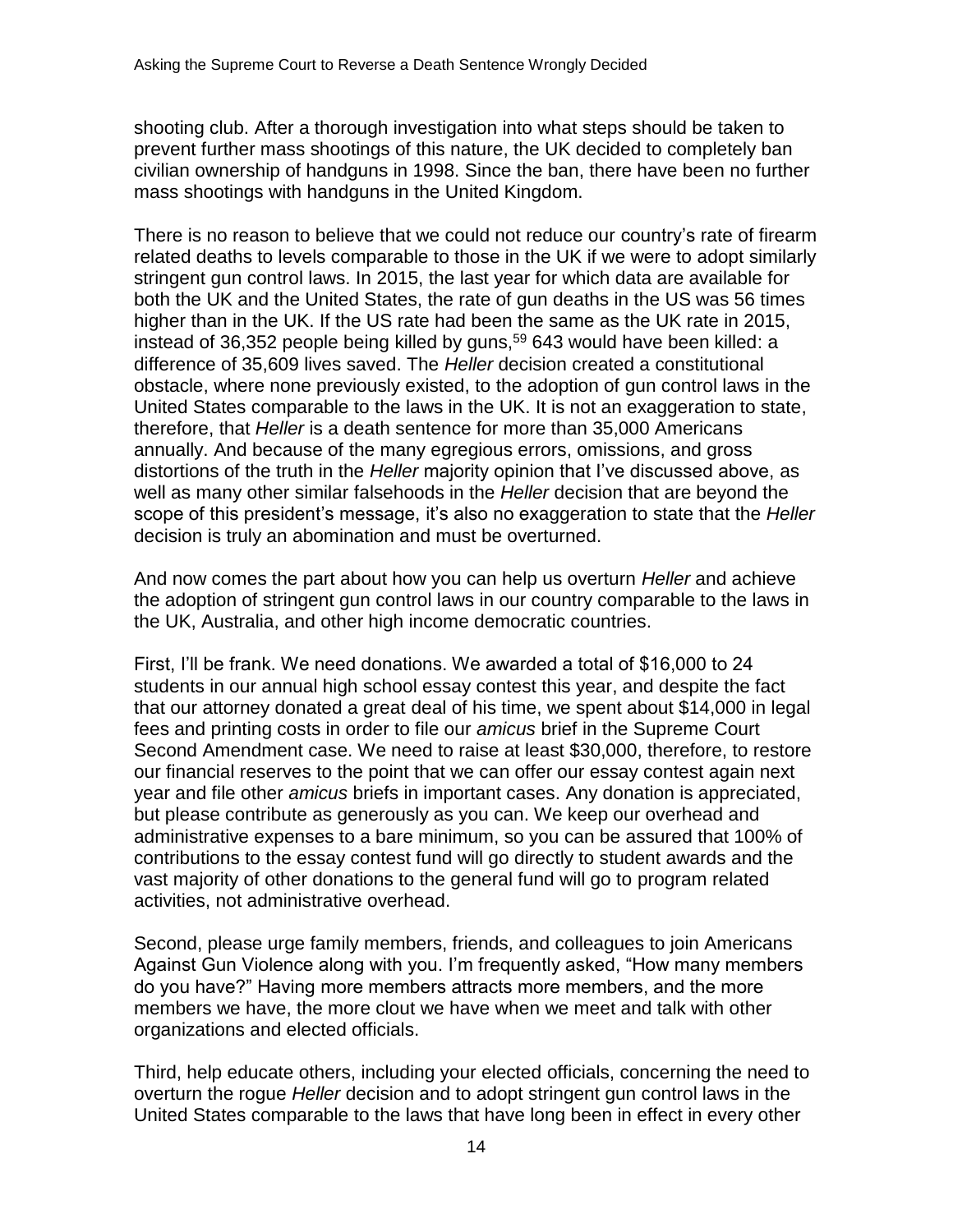high income democratic country of the world. These kinds of conversations are not trivial. We know from congressional staff members that as few as 20 phone calls on a given issue can influence the way a member of Congress votes. Also, by talking with friends, family, and colleagues, we can change public sentiment. And as a famous American once said:

Public sentiment is everything. With public sentiment, nothing can fail; without it, nothing can succeed. Consequently, he who molds public sentiment goes deeper than he who enacts statutes or pronounces decisions. He makes statutes and decisions possible or impossible to be executed.<sup>60</sup>

These are the words of Abraham Lincoln.

Finally, don't give up. Some day, we will succeed in overturning *Heller* and in adopting definitive gun control laws that will finally stop the shameful epidemic of gun violence that afflicts our country. The only question is how many more innocent people will be killed by guns before that day arrives. You can take pride in doing your part to make that day come sooner rather than later.

Sincerely,

Bill Durston, MD President, Americans Against Gun Violence

Note: Dr. Durston is a board certified emergency physician and a former expert marksman in the U.S. Marine Corps, decorated for courage under fire during the Vietnam War.

## References

<sup>1</sup> Samuel R. Gross et al., "Rate of False Conviction of Criminal Defendants Who Are Sentenced to Death," *Proceedings of the National Academy of Sciences* 111, no. 20 (May 20, 2014): 7230–35, https://doi.org/10.1073/pnas.1306417111.

<sup>2</sup> United States v. Cruikshank, 92 US 542 (Supreme Court 1876); Presser v. Illinois, 116 US (Supreme Court 1886); U.S. v. Miller, 307 U.S. 174 (1939) (n.d.); Lewis v. United States, No. 55 (U.S. 1980).

<sup>3</sup> District of Columbia v. Heller, 554 US (Supreme Court 2008).

<sup>4</sup> "The Heller Decision and What It Means," accessed July 10, 2017, http://smartgunlaws.org/gunlaws/the-second-amendment/the-supreme-court-the-second-amendment/dc-v-heller/.

<sup>5</sup> Richard Posner, "In Defense of Looseness," The New Republic, August 26, 2008,

https://newrepublic.com/article/62124/defense-looseness.

<sup>6</sup> Saul Cornell, "Originalism on Trial: The Use and Abuse of History in District of Columbia v. Heller," *Ohio State Law Journal* 69 (2008): 625.

<sup>7</sup> Warren Burger, PBS News Hour, December 16, 1991, https://vimeo.com/157433062.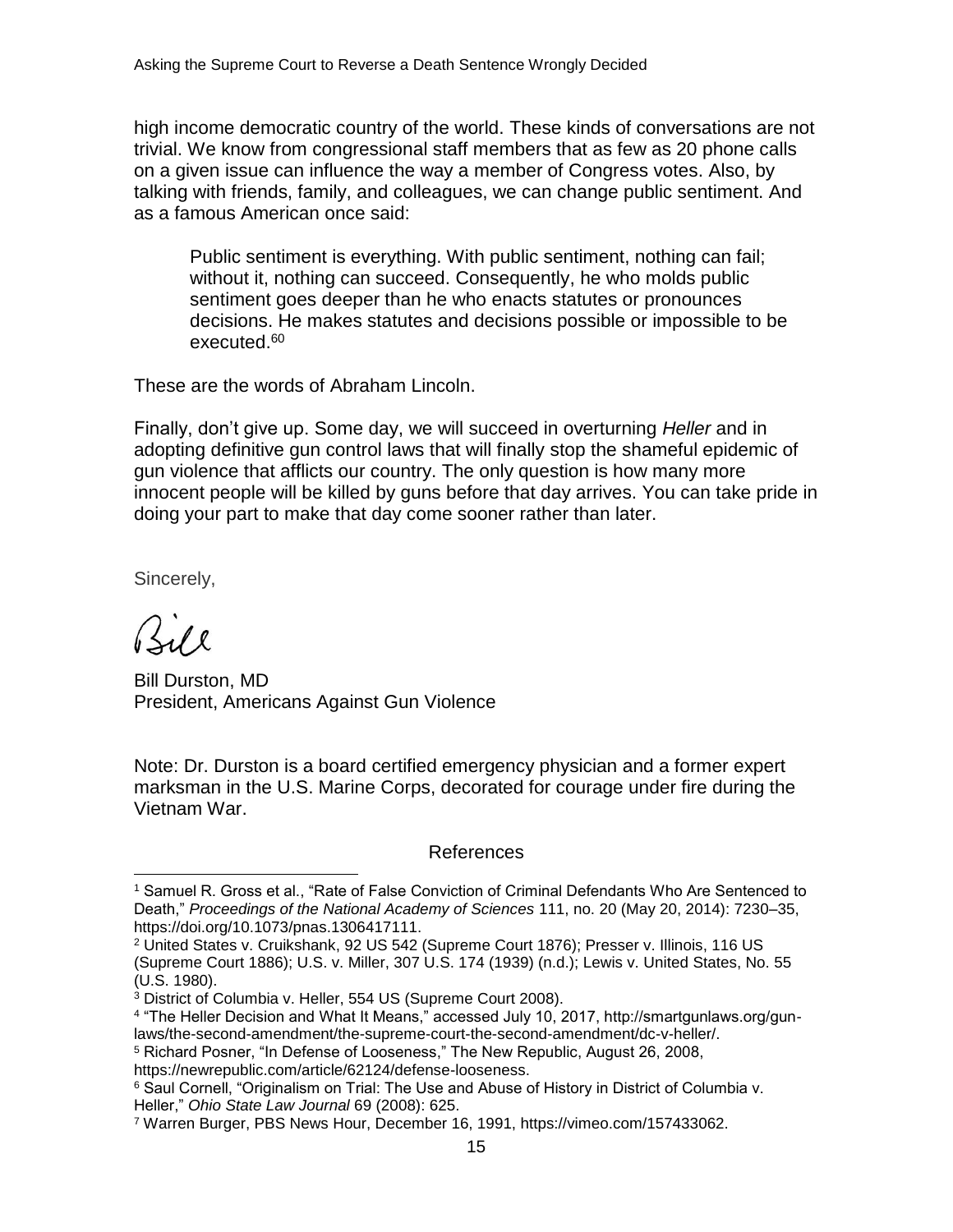8 Max Fisher and Josh Keller, "What Explains U.S. Mass Shootings? International Comparisons Suggest an Answer," *The New York Times*, November 7, 2017, sec. Americas,

https://www.nytimes.com/2017/11/07/world/americas/mass-shootings-us-international.html. 9 Erin Grinshteyn and David Hemenway, "Violent Death Rates: The US Compared with Other High-Income OECD Countries, 2010," *The American Journal of Medicine* 129, no. 3 (March 1, 2016): 266–73, https://doi.org/10.1016/j.amjmed.2015.10.025.

<sup>10</sup> *Miller*.

<sup>11</sup> *Lewis*, 445.

<sup>12</sup> McDonald v. City of Chicago, No. 3020 (SCt 2010).

<sup>13</sup> Michele Gorman, "Full Transcript: President Trump's Speech Fires up the NRA," Newsweek, April 28, 2017, http://www.newsweek.com/donald-trump-full-transcript-atlanta-592039.

<sup>14</sup> Mary Wood, "Scalia Defends Originalism as Best Methodology for Judging Law," University of Virginia School of Law, April 19, 2010, http://content.law.virginia.edu/news/2010\_spr/scalia.htm. <sup>15</sup> Max Farrand, "The Records of the Federal Convention of 1787, Vol. 1," Online Library of Liberty, 1911, https://oll.libertyfund.org/titles/farrand-the-records-of-the-federal-convention-of-1787-vol-1. <sup>16</sup> Hugh Blair Grigsby and R.A. Brock (ed), *The History of the Virginia Federal Convention Of 1788: With Some Account of Eminent Virginians of That Era Who Were Members of the Body*, vol. I (Richmond, Virginia: Virginia Historical Society, 1890),

https://books.google.com/books?id=4VQ6vgAACAAJ&dq=the+history+of+the+virginia+federal+con vention+of+1788&hl=en&sa=X&ved=2ahUKEwis8Pu4se\_jAhWQsZ4KHe0LDXMQ6AEwAXoECAI QAg.

<sup>17</sup> Joseph Gales, *The Debates and Proceedings in the Congress of the United States, with an Appendix, Containing Important State Papers and Public Documents, and All the Laws of a Public Nature; with a Copious Index*, 42 vols., Annals of the Congress of the United States. (Washington: Gales and Seaton, 1834), https://catalog.hathitrust.org/Record/008688952.

<sup>18</sup> James Madison and Gaillard Hunt (ed), *The Writings of James Madison Comprising His Public Papers and His Public Correspondence, Including Numerous Letters and Documents Now for the First Time Printed*, vol. V, 1787–1790 (New York and London: G.P. Putnam's Sons, 1904).

<sup>19</sup> Michael Bellesiles, *Arming America: The Origins of a National Gun Culture* (Brooklyn: Soft Skull Press, 2003), 194.

<sup>20</sup> Beniamin Franklin, "Beniamin Franklin Papers - Letter To Richard Jackson," Franklin Papers, American Philosophical Society, February 11, 1764, https://franklinpapers.org/framedNames.jsp.

<sup>21</sup> George Washington and Worthington Chauncey Ford (ed), *The Writings of George Washington*, vol. IV (New York & London: G.P. Putnam Sons, 1889), 473,

https://catalog.hathitrust.org/Record/003913245.

<sup>22</sup> Washington and Ford (ed), IV:474.

<sup>23</sup> Carl T. Bogus, "The Hidden History of the Second Amendment," *U.C. Davis Law Review* 31, no. 2 (Winter 1998): 309–408.

<sup>24</sup> Max Farrand, "The Records of the Federal Convention of 1787, Vol. 2," Online Library of Liberty, 1911, 12, https://oll.libertyfund.org/titles/farrand-the-records-of-the-federal-convention-of-1787-vol-2.

<sup>25</sup> Jonathan Elliott, *Debates of the Several State Conventions, on the Adoption of the Federal Constitution as Recommended by the General Convention at Philapdelphia in 1787*, 2nd ed., vol. III (Washington, D.C., 1836), 590,

https://play.google.com/books/reader?id=qVcSAAAAYAAJ&hl=en&pg=GBS.PP8. <sup>26</sup> Elliott, III:52.

<sup>27</sup> Grigsby and Brock (ed), *The History of the Virginia Federal Convention Of 1788: With Some Account of Eminent Virginians of That Era Who Were Members of the Body*, I:157.

<sup>28</sup> Madison and Hunt (ed), *The Writings of James Madison Vol. V*, V, 1787–1790:194.

<sup>29</sup> Bogus, "The Hidden History of the Second Amendment."

<sup>30</sup> *Heller*, 554 US at 2807.

<sup>31</sup> Gales, *The Debates and Proceedings in the Congress of the United States, with an Appendix, Containing Important State Papers and Public Documents, and All the Laws of a Public Nature; with a Copious Index*, 451 Vol. I.

<sup>32</sup> *Heller*, 554 US at 2807.

16 <sup>33</sup> Joel Tiffany, *A Treatise on the Unconstitutionality of American Slavery (Photo. Reprint)* (Mnemosyne Publishing Company, 1849).